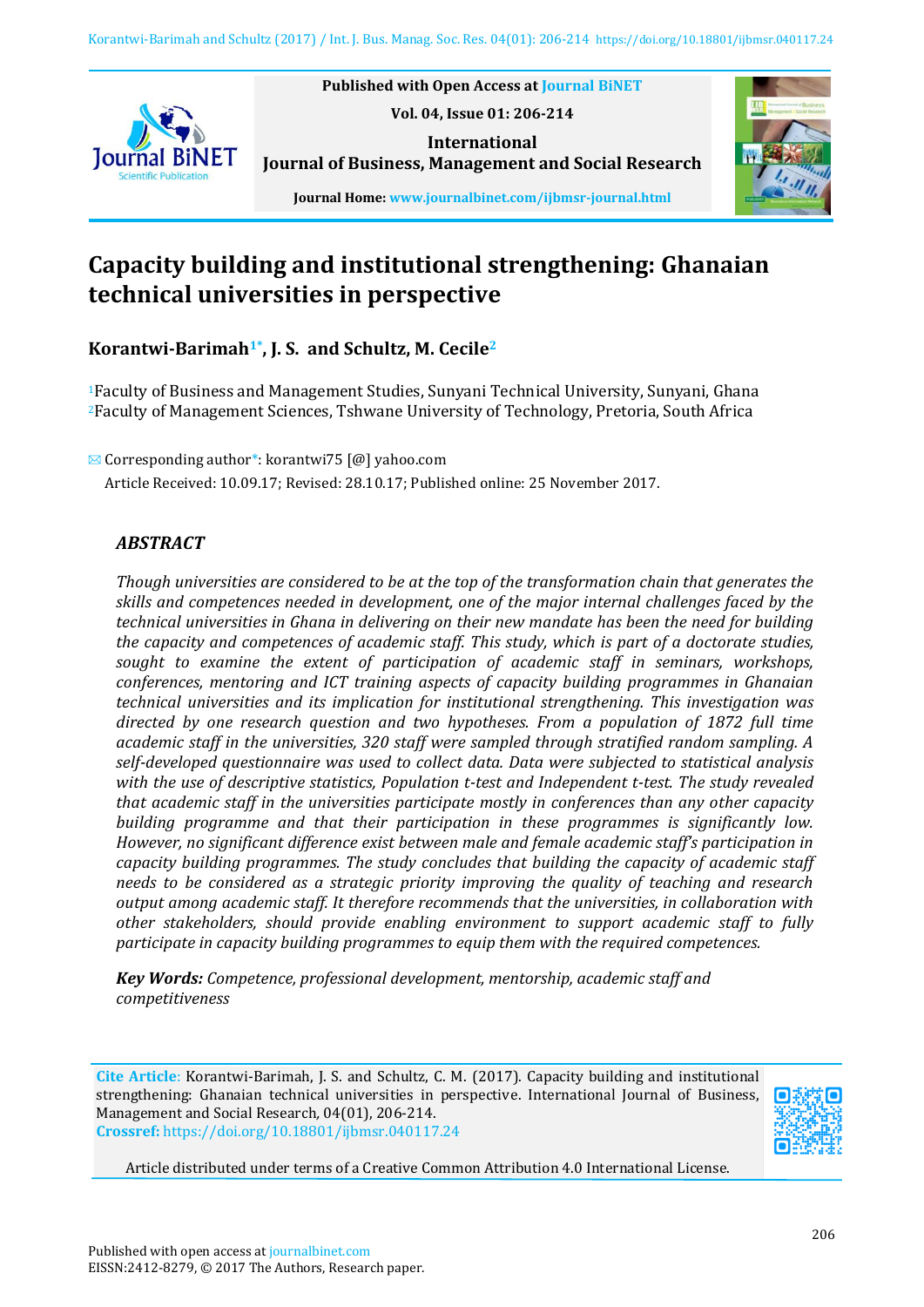## **I. Introduction**

Technical Universities in Ghana are mandated by the Technical Universities Act, 2016 (Act 922) to provide higher education in engineering, science and technology based disciplines, technical and vocational education and training, applied arts and related disciplines for the development of the industrial and technological base of the economy. This function is executed through the impartation of relevant knowledge and skills to people and academic staff to enable them acquire the requisite competences that enhance value-adding decision-making processes, and as well develop the requisite capacity to effectively handle challenges enshrined in their job positions and ultimately improve their job performance (Institute for Governance and Sustainable Development Studies, 2010). In line with the achievement of the broad objectives of the universities, Act 922 further requires the institutions to build a competent workforce in the area of administration, teaching and research to suit their new status. This behooves on the universities to focus attention on building the capacity of their academic staff. In the universities in Ghana, capacity building programmes have been adjudged to be critical factors culminating in their positions as major determinants of the professional advancement of academic staff. Apart from gaining pedagogical and content knowledge, participation of academic staff in these programmes would enhance capacity building effectiveness in the universities. It would transform the abilities and skills of academic staff in such a way and manner that they meet and fit adequately in the challenges of their jobs. Hattie (2010) observes that constantly improving the quality of teachers and teaching through capacity building is a key feature of all high performing educational systems. As suggested by Maphosa and Wadesango (2014), academic institutions should mount regular and periodic professional development workshops on teaching and learning and to provide platforms on which academic staff can engage in conversation about their profession. Akbar (2003) observed that the main function of universities is to train the future generation of citizens and develop capacity in all fields of knowledge, both in technology as well as in the natural, human and social sciences.

Though universities are considered to be at the top of the transformation chain that generates the skills and competences needed in development, one of the major internal challenges faced by the technical universities in Ghana in delivering on their new mandate has been the need for building the capacity and competences of academic staff to befit their new status. A study by Korantwi-Barimah and Ofori (2014) revealed that capacity building efforts of the technical universities in Ghana, Polytechnics then, have been hampered by institutional inadequacies and lack of funds. Currently, there is a general perception that a significant number of academic staff in our technical universities are not equipped to deliver quality tertiary technical education, as required, for a number of interconnected reasons chief among them being inadequate funding, training-related issues, infrastructural limitations and low morale. Such an environment predisposes both academic staff and students to failure and do not promote teaching excellence in the universities. The situation has negatively affected institutional provisions for participation of academic staff in conferences, seminars, workshops and other training and development programmes. This state of affair, if left unresolved, would seriously undermine the role, importance and contribution of technical universities to Ghana's socio-economic development. In order to bring desired change in the universities, this study argues that enhancing the capacities of academic staff will be a major step in improving the quality of teaching and research output among academic staff. Consequently, this paper seeks to answer obvious question; "What is the extent of academic staff's participation in capacity building programmes in terms of workshops, ICT training, seminars, conferences and mentoring, and its implication for institutional strengthening of the universities?

#### **Research Question**

Which capacity building programme has the highest level of participation by academic staff in Ghanaian technical universities?

#### **Hypotheses**

To achieve the objectives of the study, the following were hypothesized:

- 1. Participation of academic staff in capacity building programmes in terms of workshops, ICT training, seminars, conferences, and mentoring is not significantly low.
- 2. Male and female academic staff do not differ significantly in their participation in capacity building programmes.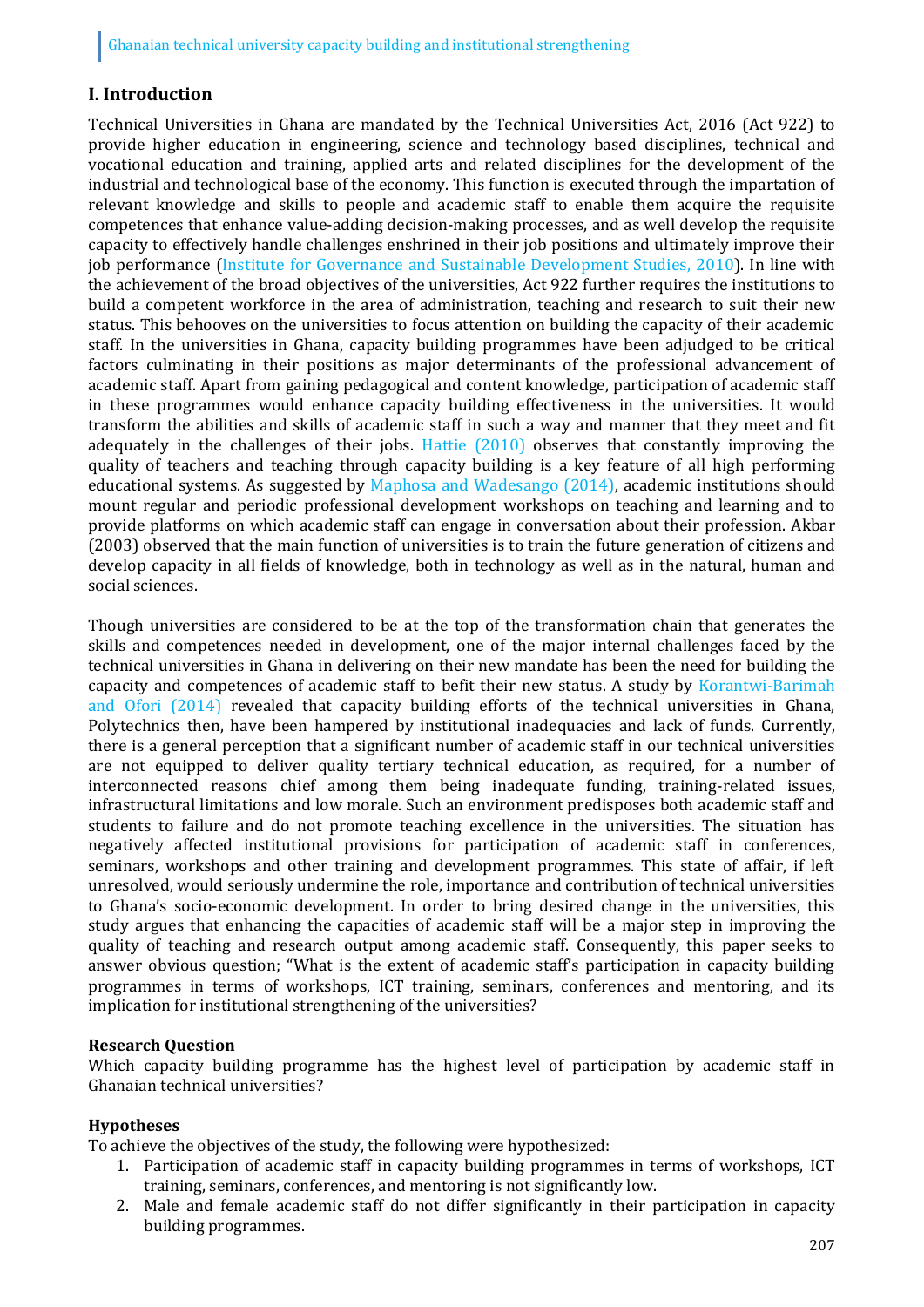#### **II. Empirical Review**

According to Egbo (2011) capacity building refers to the allocation of, and investment in resourcesphysical, intellectual or human, especially when other intervening variables have failed within a given institutional or social context. Naafosso (2011) describes capacity as an acquired or developed knowledge which enables an individual to succeed in a physical or intellectual activity. In this context, the Naafosso (2011) posits that capacity building broadly covers three activities, namely; professional enhancement, procedures improvement and organisation strengthening. Bain et al. (2011) define capacity building as "a set of coherent, deliberate strategies enacted at a whole school level to positively influence the knowledge, skills, and priorities of individuals and the school as a collective as together they seek to implement change". The authors' approach to capacity building was predicated on the principle of schools as self-organising systems, and equated capacity building with the current understanding of professional development and learning.

Crowther (2011) concurs with Bain et al. (2011) by describing capacity building as the intentional process of mobilising an institution's resources in order to enhance priority outcomes and sustain those improvements." Fullan (2010) asserts that "capacity building concerns competencies, resources and motivation. Individuals and groups are high in capacity if they possess and continue to develop the knowledge and skills…if they are committed to putting the energy to get important things done collectively and continuously". Capacity building demands for effective and efficient administrators. This is particularly true as it is more of an institutional affair, and so requires purposeful and resultoriented administration to drive it. As argued by Hattie (2010), constantly improving the quality of academic staff and teaching through capacity building is a key feature of all high performing educational systems. Egbo (2011) observed that increasing student achievement depends on teachers whose performance in turn, hinges on building their capacity.

Capacity can be built at different levels. The United Nations Committee of Experts on Public Administration (2006) points out that capacity building takes place on an individual, institutional and societal levels. On an individual level, it requires the development of conditions that allow individual participants to build and enhance existing knowledge and skills. On an institutional level, it involves aiding pre-existing institutions and supporting them in forming sound policies, organisational structures and effective method of management. At the societal level, it supports the establishment of a more interactive public administration that learns equally from its actions and from feedback it receives from the population at large. It is more than a training programme. It is based on needs analysis and audits capability and potential. It requires the design of strategic interventions that employ and challenge the enhancement of strengths, exploit opportunities, confront constraints and supplement gaps and limitations (Southwell et al., 2005). Beckton (2010) offers a more comprehensive view of the role of universities as they build the capacity of their staff by stating that this entails: the encouragement of innovation in teaching and learning, implementation of institutional teaching and learning strategies; providing professional development for staff; support for students; promoting the use of learning technologies; and carrying out research into teaching and learning. What this means is that the technical universities in Ghana should operate from an informed point of view in which they offer strategic support in wide-ranging issues pertaining to teaching and learning in their effort to building the capacity of their staff to enhance their competitiveness.

#### **Approaches to build capacities of academic staff**

According to United Nations Environment Programme (2006), a wide range of approaches are available to build capacities including training, formal education, capacity building projects, networking and others. Rivers (2005), as cited in Ndebele and Maphosa (2014), identified a number of activities that tertiary institutions could engage to assist academic staff to improve their teaching practice. Some of these strategies include short training courses, academic work groups, peer evaluation, feedback and support, effective use of students' evaluation reports, and long term teaching qualifications. Leask (2006) contends that critical areas for educational institutions entail the need to design staff development programmes that empower academic staff in various academic issues. This shows that academic institutions assist academic staff in all aspects of the curriculum in order to enhance teaching and learning. Chase (2005) reported that academic staff feel that their development is greatly affected by freedom to attend conferences as this enhances their professional status, raises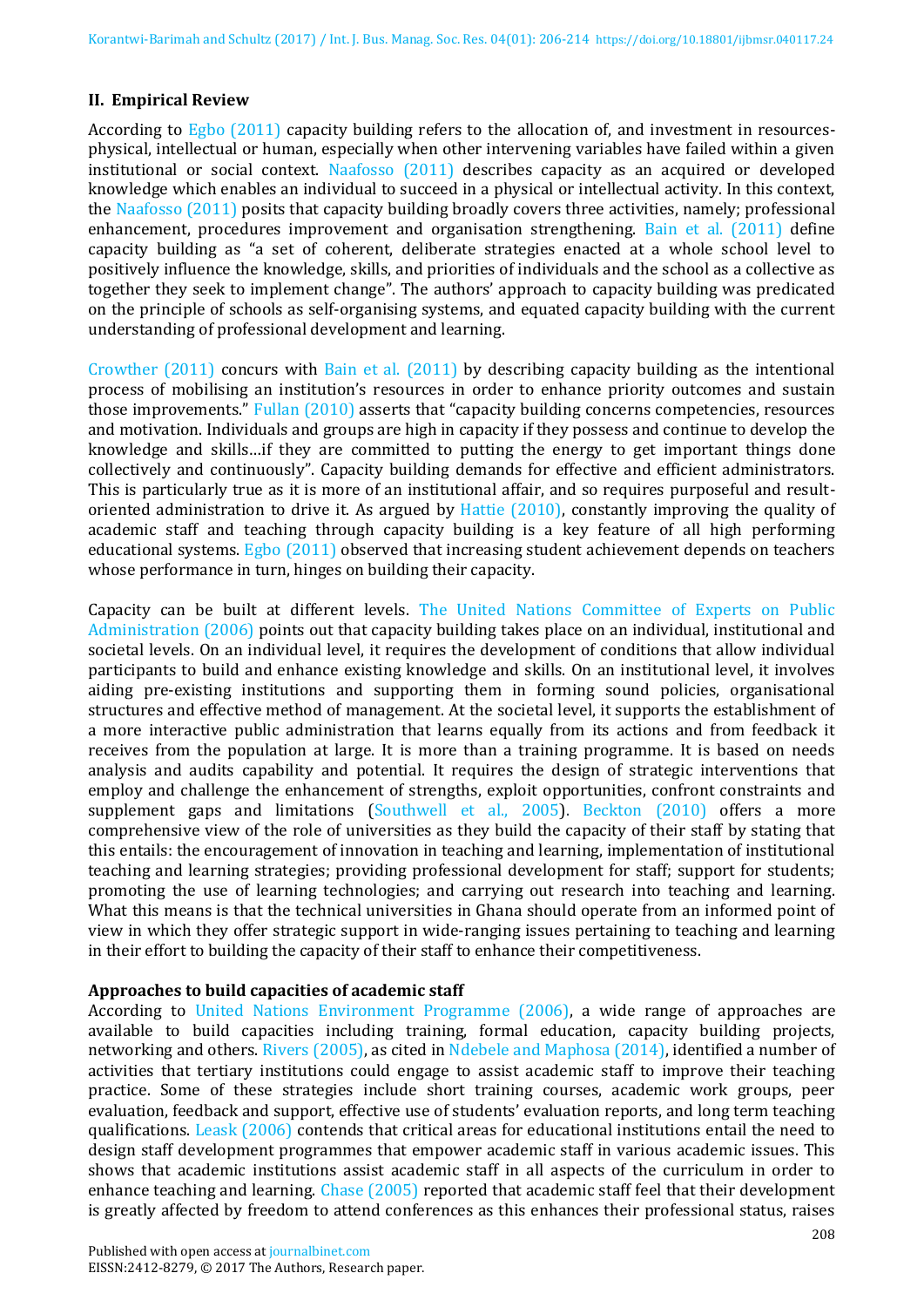their awareness of new developments in the field. Thus, conferences provide opportunities to those academic staff that participate in them to share information and ideas with the experienced ones; experienced academic staff to transmit institutional, planning and management skills that can help new academic staff to break the isolation, reflect on a day's experience and redirect efforts for the following days (Hayden, 2003).

According to Nakpodia (2001), seminars are organised for personnel in schools to keep them adequately informed of certain developments in academics or education which are vital for the performance of their primary functions. This accounts in no small measure in enhancing their role performance skills and provide on-the-job training to expose them to new techniques concerning content and pedagogy (Jacob and Lefgren, 2001).

Workshops focus on training and development of academic staff which facilitate the impartation of specific skills, abilities and knowledge to them. It was observed by Sergiovanni and Elliot (2000) that in workshops, participants are actively involved in contributing data, solving a problem or conducting an analysis using quantifiable data. The results, in the form of feedback, enable participants to compare their reactions with those of others and thereafter the results are discussed and analysed to develop generalizations and implications for practice.

Akuegwu et al. (2007) found that access to training on ICT equipment by academic staff is significantly low. That is, academic staff have little or no exposure to training on ICT equipment. The implication is that the opportunity by academic staff to receive training on the operation of ICT equipment is yet to bear fruit and that, effort to build capacity in this area is still low.

With regards to mentoring, Boice (1992) asserts that mentoring supports professional growth and renewal, which in turn empowers faculty as individuals and colleagues. Luna and Cullen (1995) note that teaching and research improve when junior faculty are paired with mentors, which also leads to job satisfaction and greater organisation socialization. "Not only do protégés become empowered through the assistance of a mentor, but mentors themselves also feel renewed through the sharing of power and the advocacy of collegiality", the authors added.

# **III. Materials and Methods**

The area of this study comprises the eight (8) technical universities in Ghana. This survey study had 1872 as the population of permanent academic staff in the universities. A stratified random sample of 320 academic staff was drawn from this population, meaning that 40 academic staff was draw from each university. This sample was drawn in such a way that male and female academic staff were represented adequately.

Data were collected using a questionnaire constructed by the researchers. The instrument contained 2 sections – A and B. Section A was made up of 6 demographic variables, while section B arranged on a four-point Likert rating scale which had 30 items, 6 of which measured each of the five variables isolated for the study. In all, the questionnaire contained 36 items. The instrument was face-validated by experts in measurement and evaluation, while the pilot testing was conducted by administering 10 copies of the questionnaire to 10 academic staff in a near-by university. The scores obtained were analysed using Cronbach Alpha Method. The results gave rise to a reliability coefficient which ranged from 0.69 to 0.92. When an instrument is developed, its reliability should be as close to 1 as possible. Consequently, it was confirmed that the instrument was reliable enough in achieving the objectives set for the study.

The questionnaires were personally administered by the researchers and with the help of research assistants from each university, a measure which ensured that the sampled subjects completed the questionnaire correctly. By this, an 80% return rate was achieved for the instruments. Data were statistically analysed using Mean rating, Population t-test and Independent t-test. Summaries of the results were presented in tables.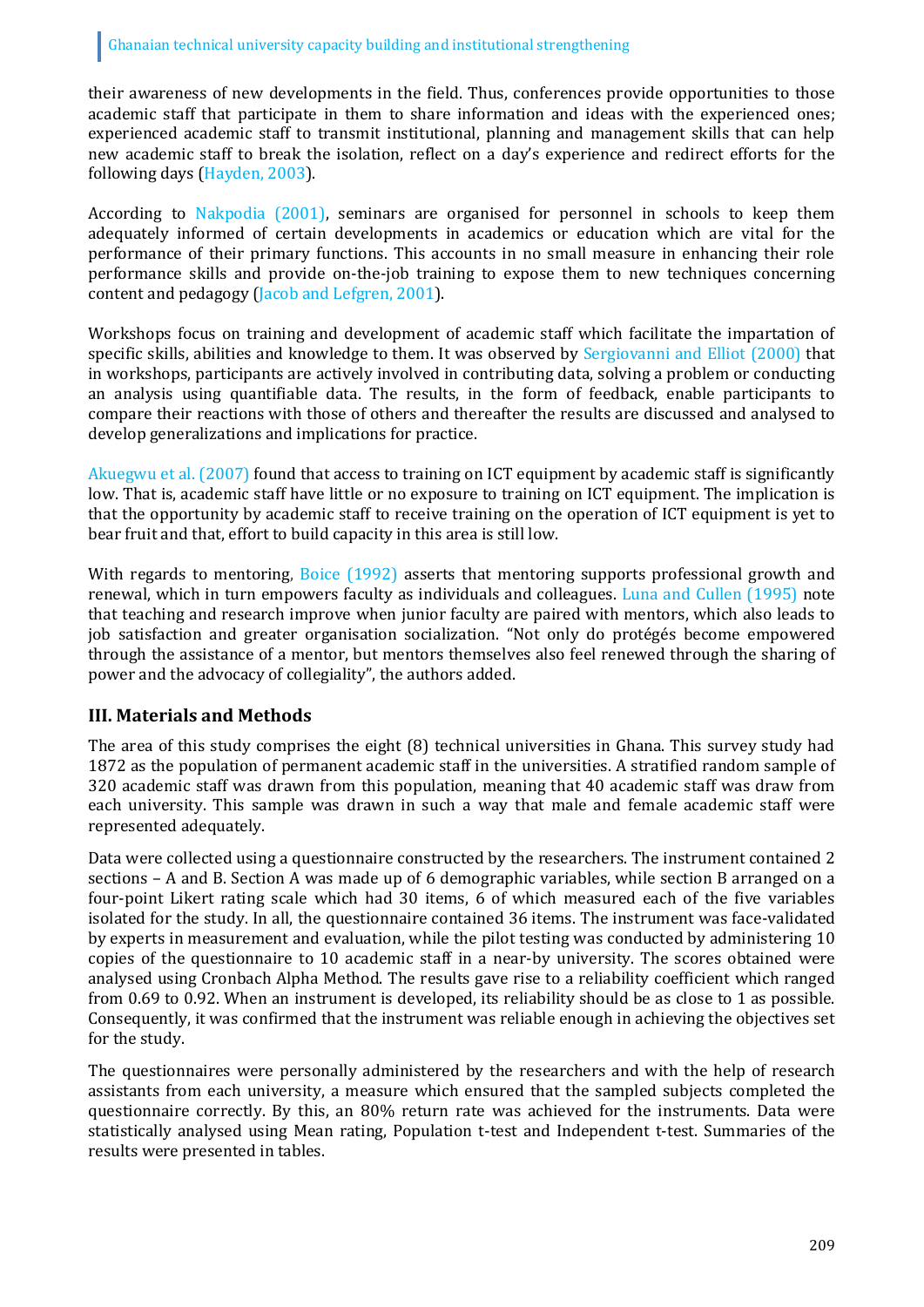## **IV. Results and Discussion**

**Research question:** Which capacity building programme has the highest level of participation by academic staff? The variable identified in this question is capacity building programme participation by academic staff. Mean rating statistical technique was used to analyse the data collected. Summaries of the results were presented in Table 01.

| Table 01. Mean rating of participation of academic staff in capacity building programmes ( $N =$ |  |
|--------------------------------------------------------------------------------------------------|--|
| 320)                                                                                             |  |

| Variable            | Mean  | <b>Standard Deviation</b> | Rank |
|---------------------|-------|---------------------------|------|
| Workshops           | 15.48 | 3.23                      | 5th  |
| Seminars            | 15.49 | 3.34                      | 4th  |
| Conference          | 15.81 | 3.31                      | 1st  |
| <b>ICT Training</b> | 15.53 | 3.27                      | 3rd  |
| Mentoring           | 15.68 | 3.17                      | 2nd  |

Table 01 indicates that Conferences had the highest mean participation  $(X = 15.81)$ , followed by Mentoring  $(X = 15.68)$ , ICT Training  $(X = 15.53)$ , Seminars  $(X = 15.49)$  and lastly Workshops  $(X = 15.48)$ . The implication is that academic staff participate mostly in conferences and least in workshops. Thus, capacity building among academic staff is witnessed most in conferences and least in workshops.

**Hypothesis one**: The level of participation of academic staff in capacity building programmes in terms of workshops, seminars, conferences, ICT training and mentoring is not significantly low. The only variable in this hypothesis is participation of academic staff in capacity building programmes. Population t-test was used in analysing data collected. Summaries of the results are presented in Table 02.

| Variable                                                                     | Expected Mean $(\mu)$              | Observed Mean                           | <b>Standard Deviation</b> |        |
|------------------------------------------------------------------------------|------------------------------------|-----------------------------------------|---------------------------|--------|
| Workshops                                                                    | 15                                 | 15.48                                   | 3.23                      | 85.87* |
| Seminars                                                                     | 15                                 | 15.49                                   | 3.34                      | 83.05* |
| Conference                                                                   | 15                                 | 15.81                                   | 3.31                      | 85.58* |
| <b>ICT Training</b>                                                          | 15                                 | 15.53                                   | 3.27                      | 84.37* |
| Mentoring                                                                    | 15                                 | 15.68                                   | 3.17                      | 88.47* |
| $+$ $-$<br>$\sim$ $\sim$<br>$\sim$ $\sim$ $\sim$ $\sim$ $\sim$ $\sim$ $\sim$ | $\sim$ $\sim$<br>$\cdots$ $\cdots$ | $\lambda$ $\lambda$ $\lambda$ $\lambda$ |                           |        |

**Table 02. Level of Participation of academic staff in Capacity Building Programmes (N=320)** 

\*Significant at 0.05; df = 319; critical t-value = 1.966

The results presented in Table 02 revealed that participation of academic staff in capacity building programmes is significantly low with respect to Workshops ( $t = 85.87$ ,  $p < 0.05$ ), Seminars ( $t = 83.05$ ,  $p$ <.05), Conferences (t = 85.58, p <.05), ICT Training (t = 84.37, p < .05) and Mentoring (t = 88.47, p <.05). By these results, the null hypothesis is rejected because the obtained t-values are found to be higher than the critical t-value of 1.966 at 0.05 level of significance and 319 degrees of freedom. The results in Table 02 further indicate that the observed mean level of academic staff's participation in capacity building programmes is higher than the expected mean level of academic staff's participation in capacity building programmes of 15.00. Statistical comparison of these observed mean values and the expected mean value of 15.00 using population t-test (test of one sample mean), positive t-values were obtained. This implies that academic staff in Ghanaian technical universities have low level of participation in capacity building programmes.

**Hypothesis two**: Male and female academic staff do not differ significantly in their participation in capacity building programmes. The independent variable is gender, while the dependent variable is participation of academic staff in capacity building programmes. Independent t-test statistical technique is used to analyse data obtained from the two variables. Summaries of the results are presented in Table 03.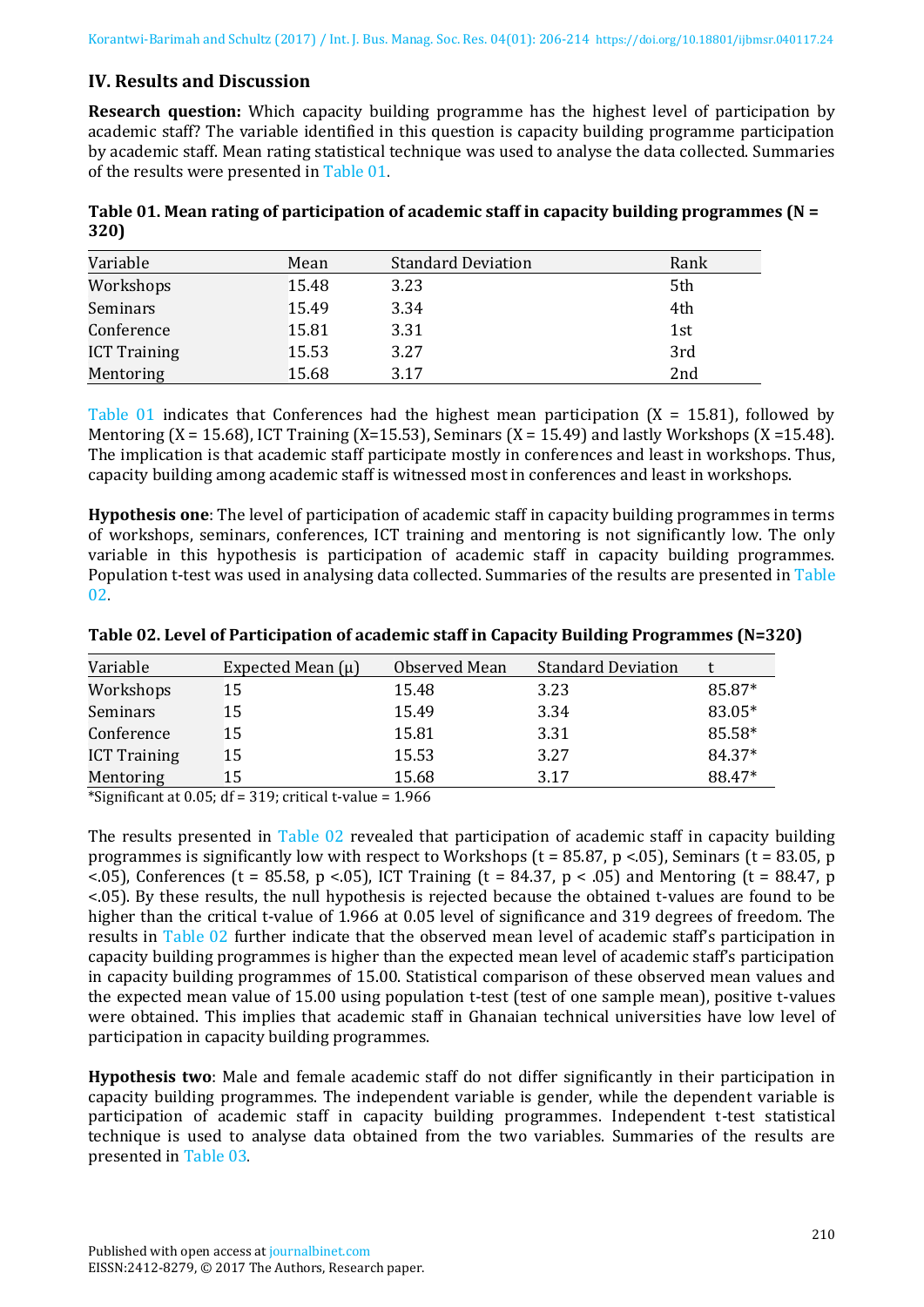| Variable            |       | Gender                             |       |      |          |  |
|---------------------|-------|------------------------------------|-------|------|----------|--|
|                     |       | Male $(N=216)$<br>Female $(N=104)$ |       |      |          |  |
| Workshops           | 15.40 | 3.38                               | 15.72 | 2.84 | $-0.889$ |  |
| Seminars            | 15.52 | 3.44                               | 15.37 | 3.15 | 0.385    |  |
| Conference          | 15.87 | 3.37                               | 15.78 | 3.19 | 0.231    |  |
| <b>ICT Training</b> | 15.58 | 3.22                               | 15.49 | 3.13 | 0.237    |  |
| Mentoring           | 15.66 | 3.12                               | 15.72 | 3.30 | $-0.154$ |  |

| Table 03. Difference between male and female academic staff in their participation in capacity |
|------------------------------------------------------------------------------------------------|
| building programmes                                                                            |

Not significant at 0.05; df = 318; critical t-value = 1.966

Results of hypothesis 02 presented in Table 03 held that male and female academic staff do not differ significantly in their participation in capacity building programmes with respect to Workshops  $(t = -1)$ 0.889, p >.05); Seminars (t = 0.385, p >.05); Conferences (t = 0.231, p >.05); ICT Training (t = 0.237, p  $>0.05$ ) and Mentoring (t = -0.154, p  $>0.05$ ). With these results, the null hypothesis is retained because the obtained t-values are found to be lower than the critical t-value of 1.966 at 0.05 level of significance and 318 degrees of freedom. Further examination of the results revealed that male academic staff have higher mean participation in capacity building programmes in terms of Seminars (X =15.52) and Conferences ( $X = 15.87$ ) than their female counterparts. This means that these capacity building programmes yield more benefit to male academic staff than their female colleagues. Similarly, female academic staff have higher mean participation in Workshops  $(X = 15.72)$  and Mentoring  $(X = 15.72)$ aspects of capacity building programmes than their male counterparts. This implies that female academic staff derive more benefits from these programmes than their male colleagues.

### **Discussion**

Results of the research question held that conferences had the highest level of participation by academic staff in the universities, followed by mentoring, seminars, ICT training and lastly workshops. This means that academic staff participate mostly in conferences and least in workshops among the capacity building programmes. The reason for conferences having the highest level of participation by academic staff is not far-fetched. Conferences accomplish two principal roles in the lives of academic staff-exposure to new techniques in teaching and learning thereby updating knowledge and serving as avenues for research publications. Thus, academic staff are willing to spend their personal resources on conference attendance to achieve these goals. This finding is corroborated by the outcome of Akuegwu et al. (2006) study that the attitude of academic staff towards conference attendance is significantly high and that it is in conferences that academic staff learn new skills, techniques, knowledge and experiences that enhance their professional career. The research publication that arises from conference participation would facilitate capacity building of the technical universities and culminates in their rankings among the best in the world.

Results of hypothesis one disclosed that participation of academic staff in capacity building programmes is significantly low with respect to workshops, seminars, conferences, ICT training and mentoring. This paves way for the rejection of the null hypothesis and the retention of the alternate one. This finding suggests that participation of academic staff in capacity building is below expectation. That is, it is far from being ideal and as such does not produce the desired result. This low level of participation of academic staff in capacity building programmes in the universities can be attributed to poor funding which Ghanaian technical universities, formerly polytechnics, have been grappling with over the years, especially following their upgrading. This has negatively affected institutional provisions for participation by academic staff in capacity building activities. Meaning, the universities find it difficult to sponsor their academic staff to these programmes or even organise some themselves, with a consequence of low capacity building to the institutions.

It is however pertinent to mention that poor funding affects the participation of academic staff in seminars, conferences, ICT training and not mentoring. As part of this finding, mentoring was found to be significantly low. This is a bit surprising because mentoring is more of tutelage of junior academic staff by experienced ones, which is useful and powerful in understanding and advancing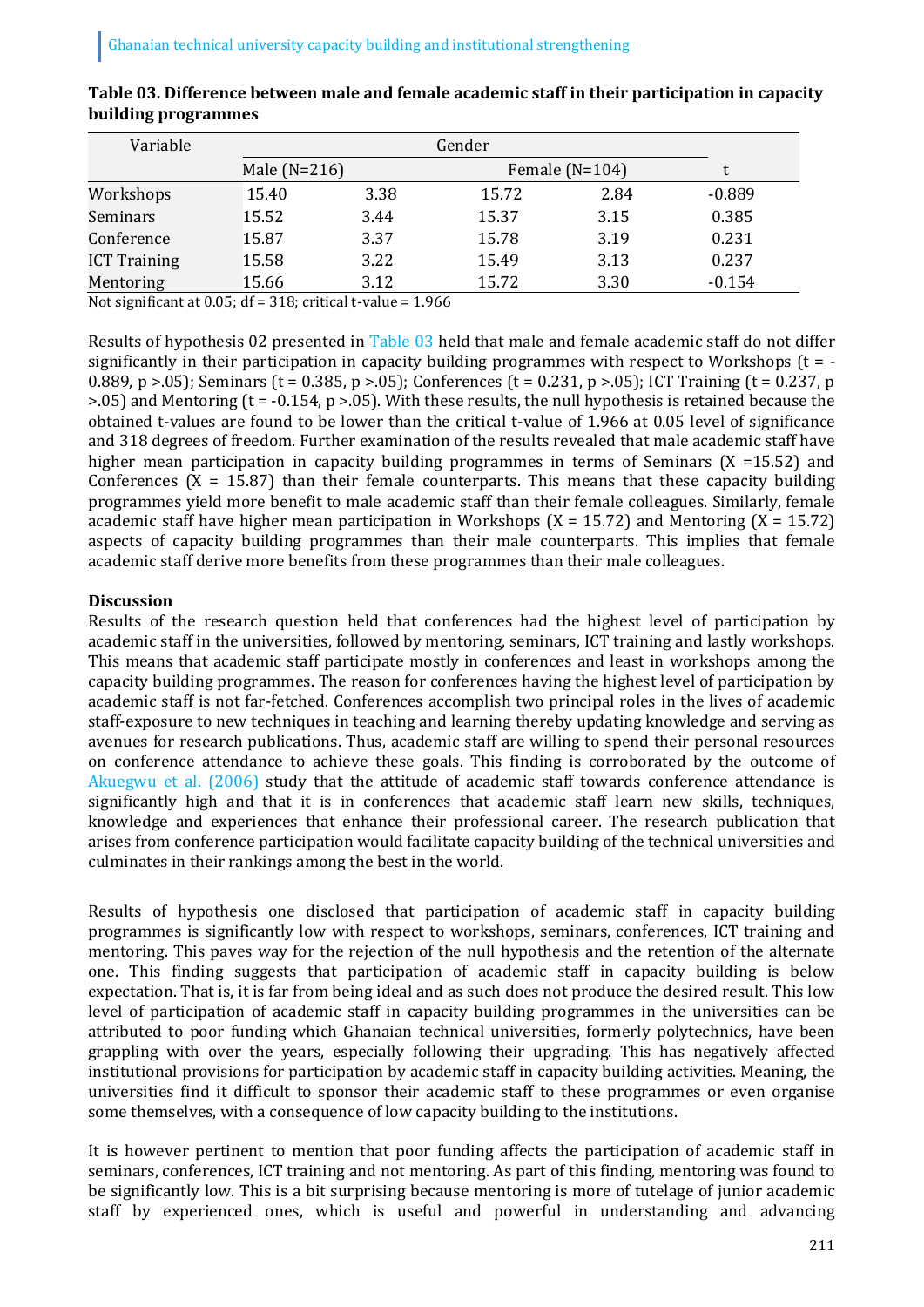organisational culture, providing access to informal and formal networks of communication and effecting professional stimulation to both categories of faculty members (Luna and Cullen, 1995). This finding suggests that mentoring in the technical universities in Ghana has not provided these benefits to the academic staff, and as such, capacity building that would have resulted from there is lacking. Impliedly, this aspect of capacity building in the universities has not been properly and adequately explored.

The outcome of hypothesis two revealed that male and female academic staff do not differ significantly in their participation in capacity building programmes in the universities. Thus, the null hypothesis was retained, while the alternate hypothesis was rejected. This finding suggests that the extent to which male academic staff participate in capacity building programmes in the areas of seminars, conferences, ICT training and mentoring is the same extent to which their female counterparts participate in them. Despite the fact that these categories of academic staff differed in their mean (X) participation in these capacity building programmes, it was however not tangible enough to warrant a significant impact. It therefore follows that gender is not a factor in academic staff's participation in capacity building programmes in the technical universities. A probable explanation for this finding is that male and female academic staff work in the same university environment, exposed to the same working conditions and the same university administration. Therefore, the provisions made available for male academic staff to participate in capacity building programmes are the same provision made available to their female folks. Moreover, both categories of academic staff are given the same support by their respective university administrations regarding participation in these programmes. Therefore, given the same prevailing circumstances academic staff are exposed to in their participation in capacity building programmes in the technical universities, the level of participation is bound to be the same. This finding corresponds with the position of Plato in Ekanem (2005) that men and women have equal ability and can attain the same height, given the same opportunity.

# **V. Conclusion and Recommendations**

Based on the strength of the findings, this study concludes that academic staff in Ghanaian technical universities participate mostly in conferences than any other capacity building programme. The level of participation of academic staff in capacity building programmes is significantly low with respect to seminars, conferences, ICT training and mentoring. There is no significant difference between male and female academic staff in their participation in capacity building programmes. The seed of these findings are that despite the fact that academic staff's participation in capacity building programmes in the universities in significantly low, they still find a way to participate actively in conference because of the obvious dividends it yields to them. Gender is not a factor in academic staff's participation in capacity building programmes in the universities. Capacity building programmes have revolutionized the university system by ensuring exchange of ideas, knowledge and experience, which contribute to the abilities of the universities to deliver on their mandate.

The following implications are articulated from the findings of this study:

- $\triangleright$  Academic staff in the universities participating mostly in conferences than any other capacity building programme implies that all efforts of academic staff are channeled towards this programme to the detriment of others, because of its enviable role in their promotion and global ranking of universities. Therefore the goals which are expected to be derived from other capacity building programmes at present will suffer a setback and by extension that of the future.
- $\triangleright$  The low participation in capacity building programmes in respect of seminars, ICT training, conferences, workshop and mentoring by academic staff implies that these programmes are lowly attended to by academic staff and as such, the benefits they are expected to derive from them are lacking. Impliedly, the universities have not been reaping the gains of capacity building programmes the way they are supposed to. Therefore, the new knowledge, techniques and experiences that would have resulted from academic staff's participation in capacity building programmes, which to a large extent enhances institutional strengthening, are not acquired as supposed to. Impliedly, the universities are not living up to the expectation of performing creditably the roles for which the institutions are established. This will therefore affect the development, competitiveness and sustainability of the universities.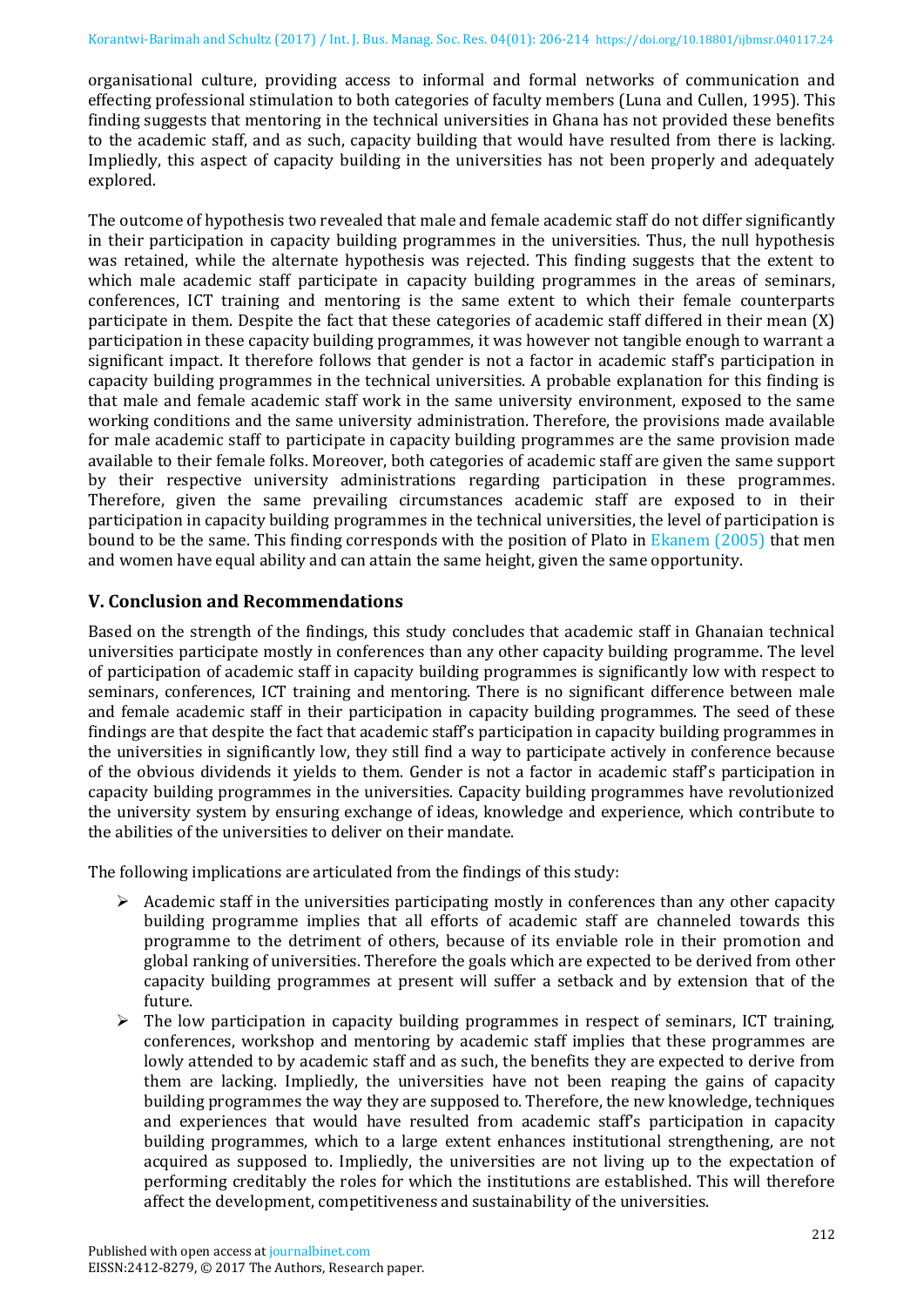$\triangleright$  The no significant difference in male and female academic staff's participation in capacity building programmes implies that capacity building programmes are regarded the same way by male and female academic staff. None perceived them as more important. The relevance attached to participation in capacity building programmes by male academic staff is the same importance attached to them by their female counterparts.

## **Policy Recommendations**

From the findings, this study recommends that enabling environment should be created in the technical universities to encourage and support academic staff to massively participate in workshops, seminars and conferences. This will equip them with new skills, techniques, knowledge and experiences necessary to enhance or build their job performance capacity at the individual levels. Additionally, the capacity derived from these development programmes by academic staff can place them on a better pedestal to tackle present and future challenges in academia. For the technical universities, participation of academic staff in these programmes will give them the enablement to be relevant and also enhance their global rankings. Further, management of the universities should institute and promote formal mentorship programmes whereby junior academics will be paired with experienced ones to mentor them. This will not only enhance the empowering capacity of the technical universities on their academic staff, but will also improve teaching and research, job satisfaction and organisational socialization by their academic staff. Finally, it should be realized that tertiary education is capital intensive. Without adequate funding, the universities will exist as shadows of what a tertiary institution is all about. The Ghanaian government should therefore improve upon funding of tertiary institutions by meeting the UNESCO benchmark of 26 percent of annual budgets. This will place the institutions on sound footing to successfully meet the present challenges without compromising that of the future. Alternatively, the authorities of the universities should look inwards by sourcing for funds to organise seminars, workshops and conferences internally. This will enable academic staff who may not have the opportunity to participate in external ones to participate in the internal ones. As such, the benefits academic staff derive from participating in external capacity building programmes will be available internally. This will go a long way in promoting the potential continuity of the technical universities in Ghana and also give them the leverage to occupy a pride of place among their peers in the Sub-Saharan Africa. Future research needs to continue to address the current capacity building challenges in Ghanaian tertiary institutions and the implications thereof for the competitiveness and the sustainability of institutions of higher learning globally.

## **Acknowledgement**

This article is based on the Doctorate study of Korantwi-Barimah, J. S (Tshwane University of Technology) of which Dr. Cecil M. Schultz was the supervisor. Korantwi-Barimah compiled the article and Dr. Schultz provided editorial inputs.

# **VI. References**

- [1]. Akbar, K. F. (2003). The Role of Universities in Science and Technology Capacity Building for Sustainable Development. Quarterly Science Vision, 8 (3&4), 70-72.
- [2]. Akuegwu, B. A., Udida, L. A. and Bassey, U. U. (2006). Attitude towards Quality Research among Academics in Universities in Cross River State. Nigerian Journal of Educational Administration and Planning, 6(1), 185-195.
- [3]. Akuegwu, B. A., Udida, L. A. and Nwi-Ue, F. D. (2007). Academic Staff Access to ICT and the Management of Skilled-Oriented Education in Cross River State Universities. Nigerian Journal of Educational Administration and Planning, 7(1), 33-43.
- [4]. Bain, A., Walker, A. and Chan, A. (2011). Self-organisation and capacity building: sustaining the change. Journal of educational administration, 49 (6), 701-719. https://doi.org/10.1108/09578231111174839
- [5]. Chase, F. S. (2005). Factors for Satisfaction in Teaching. Phi Delta Kappa, 33, 129-139.
- [6]. Crowther, F. (2011). From school improvement to sustained capacity: the parallel leadership pathway. Thousand Oaks, CA: Corwin Press.
- [7]. Egbo, B. (2011). Teacher capacity building and effective teaching and learning: a seamless connection. Mediterranean journal of social sciences, 2(5), 1-9.